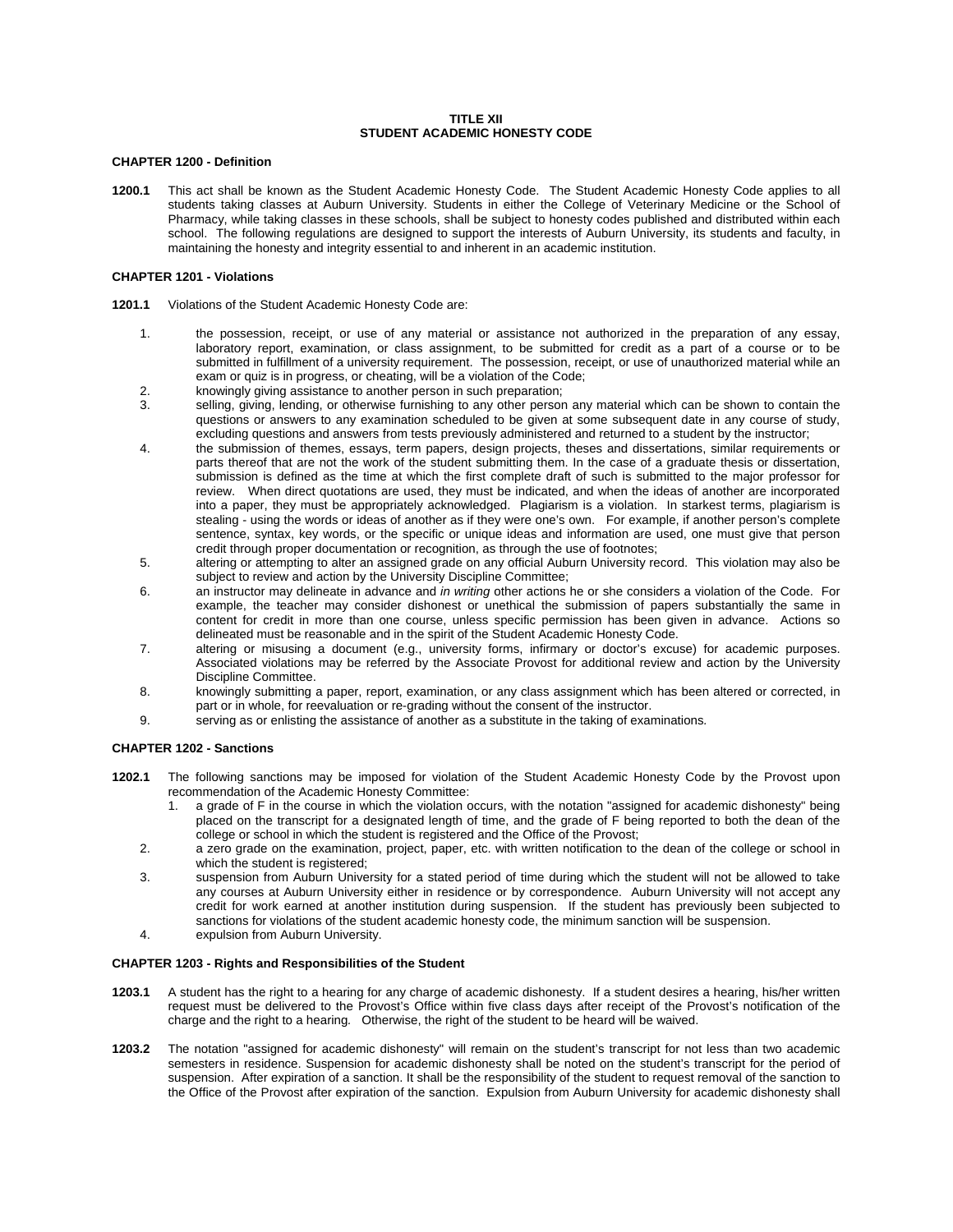be permanently noted on the student's transcript. Students accused of academic misconduct, whether acknowledging involvement or not, should be allowed to continue in the course without prejudice pending action by the committee.

# **CHAPTER 1204 - Academic Honesty Committee**

- **1204.1** The Academic Honesty Committee shall have the following structure:
	- 1. there shall be an Academic Honesty Committee appointed by the President of Auburn University. The Committee shall consist of two undergraduate students, recommended by the President of the Student Government and one graduate student appointed by the Graduate Student Organization and four faculty members. One of the faculty members shall be appointed Chairperson by the President of Auburn University;
	- 2. the students shall be appointed for one-year terms by the President of Auburn University. The students shall be of at least junior classification and shall be recommended annually by the President of the Student Government Association with the concurrence of the Student Senate. Four undergraduates and one graduate alternate member shall be appointed through the same appointment procedure;
	- 3. faculty members shall be appointed for three-year staggered terms by the President of Auburn University following standard University Committee appointment procedures. Three alternate faculty members shall be appointed through the same appointment procedure;
	- 4. should a member of the Committee be involved in a violation to be heard or reviewed by the committee, that member should be *replaced by an alternate*. If the Chairperson excuses him or herself, the Provost will appoint a temporary chairperson;
	- 5. a quorum for committee hearings will be five members, of whom three must be faculty and two students. *The Chair may form part of the quorum, but may replace a faculty member only, not a student member;*
	- 6. Committee recommendations shall be made by a simple majority vote of the committee. *Abstentions on a vote of guilty/not guilty will be counted as votes for acquittal.* The Committee chairperson shall only vote to make or break a tie or when functioning as part of a quorum.

### **CHAPTER 1205 - Administrative Responsibilities**

- **1205.1** The Administration shall have the following responsibilities:
	- 1. the Office of the Provost shall be responsible for the administration of the Student Academic Honesty Code, including the provision of information for faculty, staff and students, the preparation of materials for hearings, and the maintenance of confidential files regarding violations of the Student Academic Honesty Code;
	- 2. the Provost will be responsible for making a decision based on recommendations from the Academic Honesty Committee;
	- 3. appeals are made directly to the President of Auburn University.

# **CHAPTER 1206 - Rights of the Accused Student**

- **1206.1** A student accused of violation of the Student Academic Honesty Code has the following rights:
	- 1. to be informed, in writing, of the charge of academic dishonesty made against him/her and of any sanctions recommended by the charging party;
	- 2. to be informed, in writing, of the right of hearing, the procedures involved, and the names of any known witnesses;<br>3. the right to receive written notice of the time and place of a hearing regarding the charges at leas
	- the right to receive written notice of the time and place of a hearing regarding the charges at least 48 hours in advance of the hearing, if a hearing is requested by the student;
	- 4. to present witnesses and evidence and to be present throughout the presentation of witnesses and evidence at the hearing, if a hearing is requested by the student and to examine the evidence to be submitted by the charging party during the three days prior to the hearing or review;
	- 5. the right to have sanctions deferred until completion of the process described herein, including any appeal to the President of Auburn University;
	- 6. the right to appeal the decision of the Academic Honesty Committee to the President of Auburn University.

#### **CHAPTER 1207 - Rights and Responsibilities of the Faculty, Staff, and Students**

- **1207.1** Faculty, staff, and students have the following rights and responsibilities:
	- 1. faculty have the right to establish standards of academic performance and expectations for students under their instruction and to assign grades accordingly;
	- 2. faculty, staff, and students have the responsibility to help enforce the Student Academic Honesty Code;
	- 3. the instructor in charge of the class in which the alleged violation occurred and the person charging a violation of the Student Academic Honesty Code has the right to be informed of Committee procedures and to be present throughout the presentation of witnesses and evidence at any Committee hearing requested by the accused student;
	- 4. the instructor of the class in which the alleged violation occurred and the person charging a violation have the right to appeal the decision of the Academic Honesty Committee to the President of Auburn University.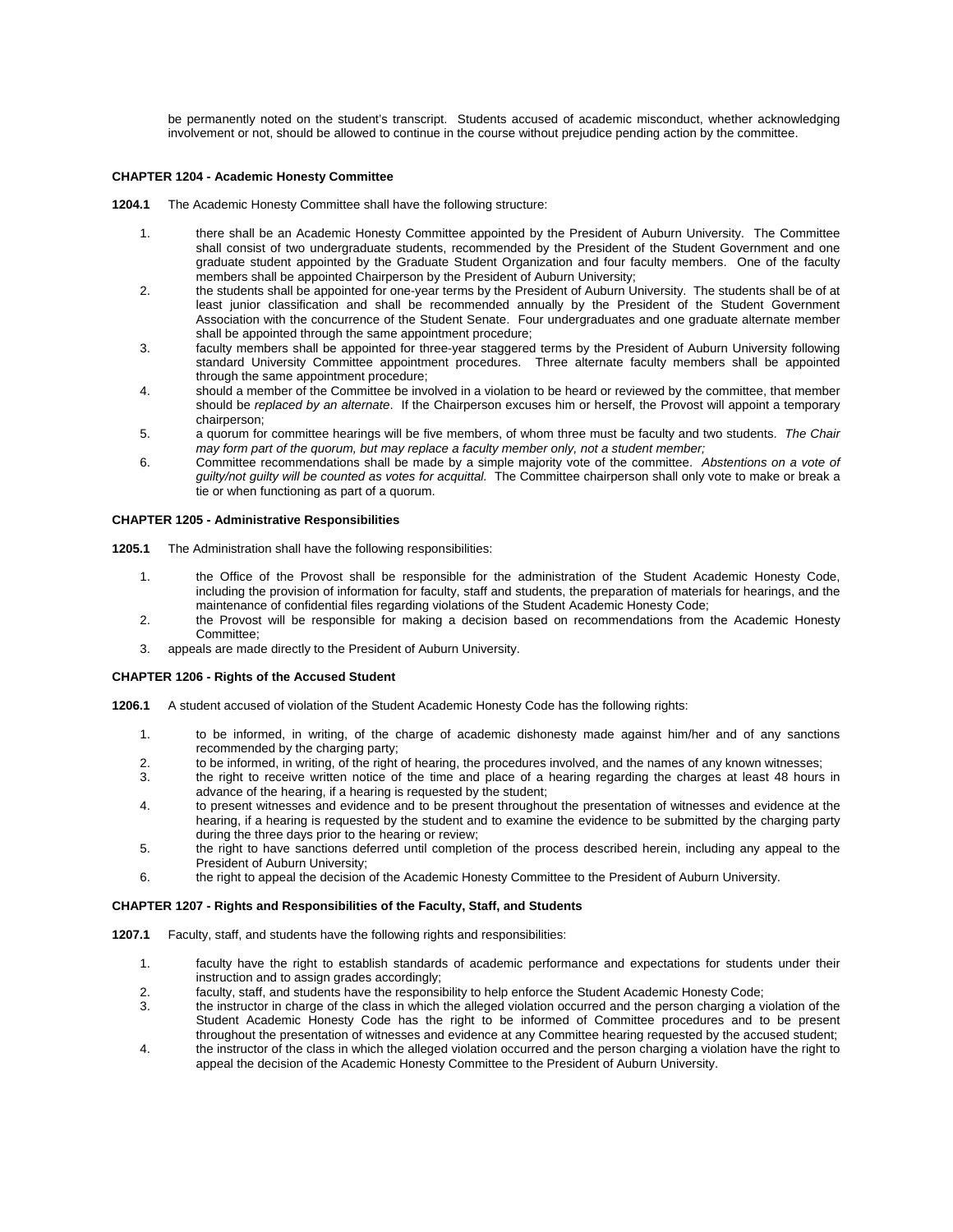# **CHAPTER 1208 - Procedure**

- **1208.1** The procedure for filing charges is listed as follows:
	- 1. a faculty member, staff member or student who charges a student with a violation of the Student Academic Honesty Code shall first make a reasonable attempt to meet with the student and then shall give the student a written notice of the charge and any recommended sanctions. Such recommended sanctions shall not be construed as binding upon the committee, and may be increased or decreased. A copy of the written notice shall be forwarded to the Office of the Provost, the dean of the college or school in which the student is registered, the instructor in charge of the course in which the alleged violation occurred, and the instructor's dean and department head. The written notice of the charge and any recommended sanctions shall be sent to the student within fifteen working days after detection of the alleged violation;
	- 2. a person other than the instructor in charge of the course in which the alleged violation occurred, and who is charging a student with a violation of the Student Academic Honesty Code, would normally consult with that instructor, but is not required to do so.
- **1208.2** The procedure for processing charges is listed as follows:
	- 1. when the Office of the Provost receives written notice of the alleged violation of the Student Academic Honesty Code, that Office shall give written notice to the charged student, the charging party, and the instructor in charge of the course in which the alleged violation occurred, of the student's right of hearing, the procedures involved, and the names of known witnesses. This Office shall also indicate its willingness to meet with any involved parties to discuss and clarify procedures;
	- 2. if the charged student desires a hearing, his/her written request for a hearing must be delivered to the Office of the Provost within five working days after receipt of notice of right of hearing. This request should include any response the student wishes to make to the charges, as well as the names of known witnesses. The Office of the Provost shall send a copy of the request for a hearing and the response of the student to both the charging party and the other persons who received a copy of the charge;
	- 3. the Office of the Provost shall refer all cases to the Committee. If the charged student fails to request a hearing within the time allowed, the Committee will consider the case based on the evidence available and will submit its findings and recommendations to the Provost. If a hearing is requested by the accused student, a date shall be set for a hearing, and the parties shall be notified by the Committee of the time, date, and place no less than ten working days between the date of notification and the date of the hearing, unless there is mutual agreement between the student and the Committee to schedule the hearing at an earlier date;
	- 4. if the student, after requesting a hearing and receiving written notification of the hearing date, fails to attend the hearing without good cause as determined by the Committee, or if the student has made it impossible to deliver the notification of hearing despite diligent efforts, the Committee's recommendation shall be based on the evidence available;
	- 5. the Committee shall make every effort to hear the case with reason able promptness. If the student is found guilty, sanctions shall be imposed even if the student drops or withdraws from the course. If the Committee deems that suspension is warranted, the suspension will begin the semester immediately following the semester in which the sanction was determined, unless the Committee recommends otherwise and the Associate Provost concurs.
	- 6. in the case of a student who has, or soon will have completed all graduation requirements, graduation will be delayed until any period of suspension has passed.
	- 7. expulsion shall become effective on the date of the student's notification of the final action*.*
- **1208.3** The procedure for the hearings is listed as follows:
	- 1. each party shall have the right to present witnesses and evidence at a hearing and to be present during the presentation of other witnesses and evidence;
	- 2. each party shall arrange for the attendance of their own witnesses. The Office of the Provost shall assist in securing the attendance of witnesses, if a written request for assistance is made to that office a reasonable time in advance of the hearing date. When either party requests that additional witnesses be present, the Committee may, after determining good cause, defer the hearing until such time that the witnesses may appear and be questioned;
	- 3. the Committee may request the appearance of additional witnesses if the Committee believes that such witnesses could present relevant information. A witness who feels a need to be excused should, in advance of the hearing, confer with the Office of the Provost whose decision shall be communicated to the parties and the Committee;
	- 4. when a witness fails or refuses to appear, the Committee shall decide whether or not to proceed on the basis of other evidence available. If the decision is in favor of proceeding, the Committee shall disregard the challenged portions of any written statements that may have been made by the absent witness;
	- 5. the charged student is encouraged to give a statement and to cooperate with the Committee in processing his/her case. However, failure of the student to make a statement or to answer any or all questions shall not be considered in the determination of guilt or innocence;
	- 6. a student's prior record of academic dishonesty sanctions shall be inadmissible as evidence to prove innocence or guilt. However, the prior record must be considered by the Committee in determining the appropriate sanctions;
	- 7. the burden of proof rests with the charging party and shall be satisfied by any clear and convincing evidence in the record considered as a whole;
	- 8. the hearing shall be recorded by tape recorder or other mechanical means, and a copy shall be made available to each party upon request. Committe*e* deliberations shall not be mechanically recorded; the Committee shall conduct its deliberation in close and confidential session and shall submit findings and recommendations to the Provost.